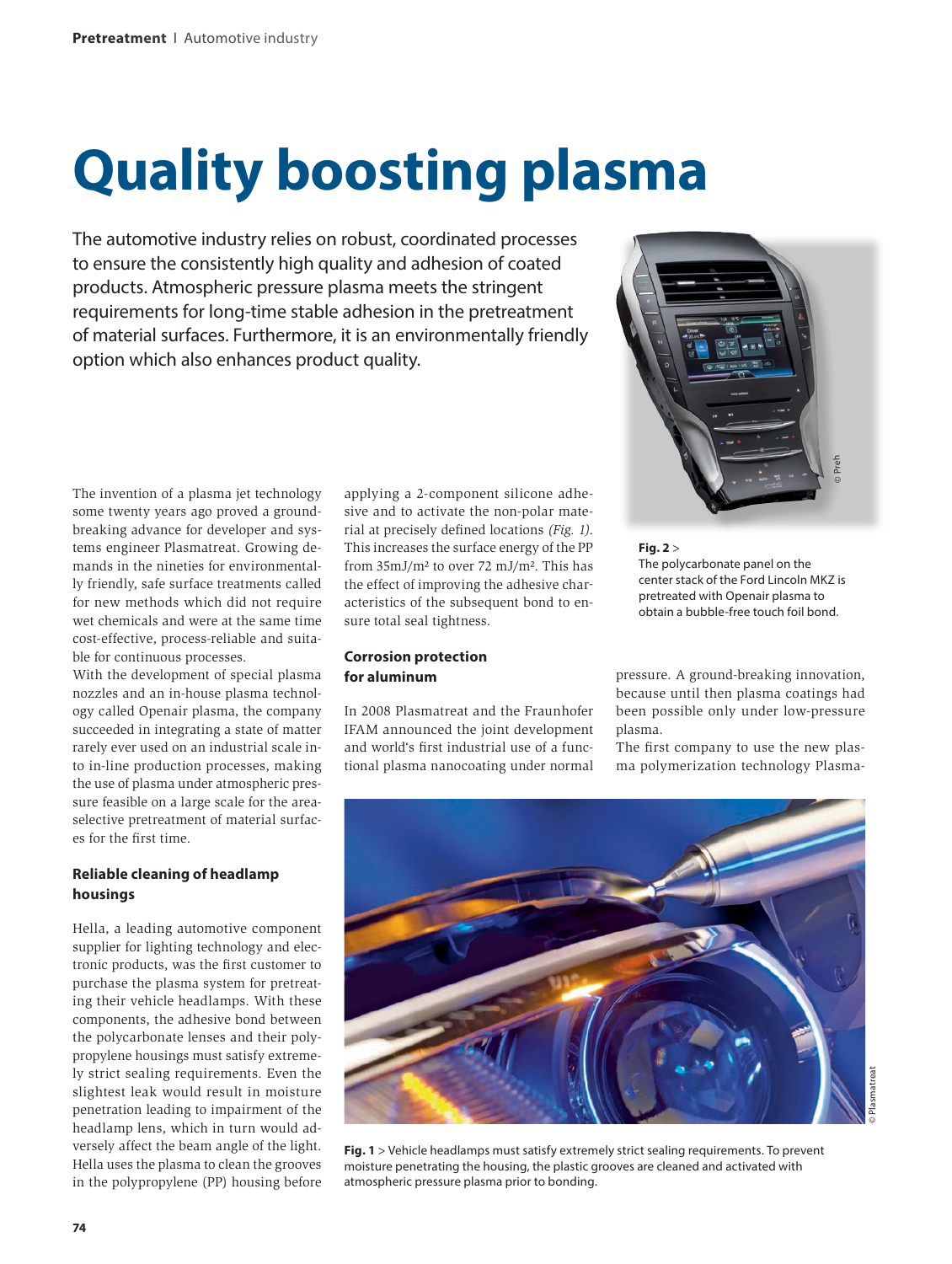

**Fig. 3** > The robot-controlled plasma rotary nozzles carry out an areaselective treatment. By scanning the geometry of the instrument panel true-to-contour, they eliminate the need for masking before foaming.



**Fig. 4** > The Openair process facilitates the chrome-free pretreatment of aluminum profiles. An additional plasma polymerization coating is applied to profiles used on the vehicle exterior.

Plus wasTRW Automotive (now ZF TRW), world market leader in the development of integrated safety systems for the automotive industry. The plasma technology is used here to prevent corrosion of diecast aluminum motor-driven pump units. These units are integral components of servo steering systems for a multitude of vehicles and subject to high reliability requirements in regard to corrosion, thermal and spray water resistance.

At TRW, the bonded joints of the aluminum component surfaces are first cleaned to a microfine level with AP plasma, and then a functional PlasmaPlus nanocoating is applied. Plasma polymerization provides the greatest possible protection from moisture ingress. A significant improvement in environmental stability was achieved with the plasma-polymer coating compared with uncoated components.

### **Bubble-free touchscreen bonding**

The production of touchscreens is another field-tested example of the plasma process in action. The potting between the glass cover and the TFT screen must be completely bubble-free and have good adhesive characteristics. This calls for a very clean surface with extremely high surface energy.

Bavarian automotive component supplier Preh from Bad Neustadt an der Saale, which is part of Joyson Electronics, found that Openair plasma also satisfied the requirements in the production of a central console control system for the Ford Lin-

coln MKZ *(Fig. 2)*. A laminator is used to bond the PET touch foil complete with adhesive backing to the back of the injection-molded polycarbonate panel of the center stack. The foil has multiple layers of screen-printed electronic circuitry containing all the specific electrical functions. Bubbles forming between the foil and the carrier during the climatic test were successfully removed by pretreating the PC panel with atmospheric pressure plasma.

#### **No masking required**

Pretreatments using flame technology require labor-intensive masking of instrument panels before they can be filled with foam. The use of the plasma process by automotive component supplier SMP Deutschland for the cockpit of the Audi Q5 showed that it could also be done without masking. This instrument panel is composed of three layers of material: a longglass-fiber-reinforced plastic substrate, a PUR foam layer and a molded PVC skin, known as a 'slush skin'. The structural parts are made from injection-molded polypropylene (PP). Pretreatment is essential with this type of non-polar plastic to facilitate subsequent adhesion processes. The plasma system equipped with three robot-controlled rotary nozzles operates at a flow rate of approximately 250 m/sec. As a result, even complex geometries such as tiny recesses and undercuts can be effectively activated.

A particular benefit is the true-to-contour scanning of the plastic surface *(Fig. 3)*. For the manufacturer, the advantages of the plasma process were clear: The area-selective application afforded by the plasma nozzles was a key factor; pinpoint precision meant that masking was no longer required. The fact that the 'cold plasma' does not damage the long-glass-fiber-reinforced polypropylene surface, the system is highly process-reliable and reproducible and the technology as a whole significantly reduces operating costs were further plus points.

## **Pretreatment of plastic car body assemblies**

The pretreatment of plastic body assemblies indicates the sheer diversity of atmospheric plasma coating applications in the automotive industry. Nowadays in vehicle body construction, individual assemblies are made from high-performance plastics rather than steel or aluminum plate in order to save weight. As part of the assembly process, the individual components of assemblies such as the inner wing are bonded together in an automated joining process.

The plasma treatment not only replaces conventional methods of preparing the SMC (Sheet Molding Compound) – such as sanding or cleaning with acetone – it also produces superior bonding results. After assembly, the high-performance thermoplastic and thermoset components meet all the requirements in terms of lightweight construction, passive safety, mechanical properties and a "Class A finish". The technology can be used as a pretreat-